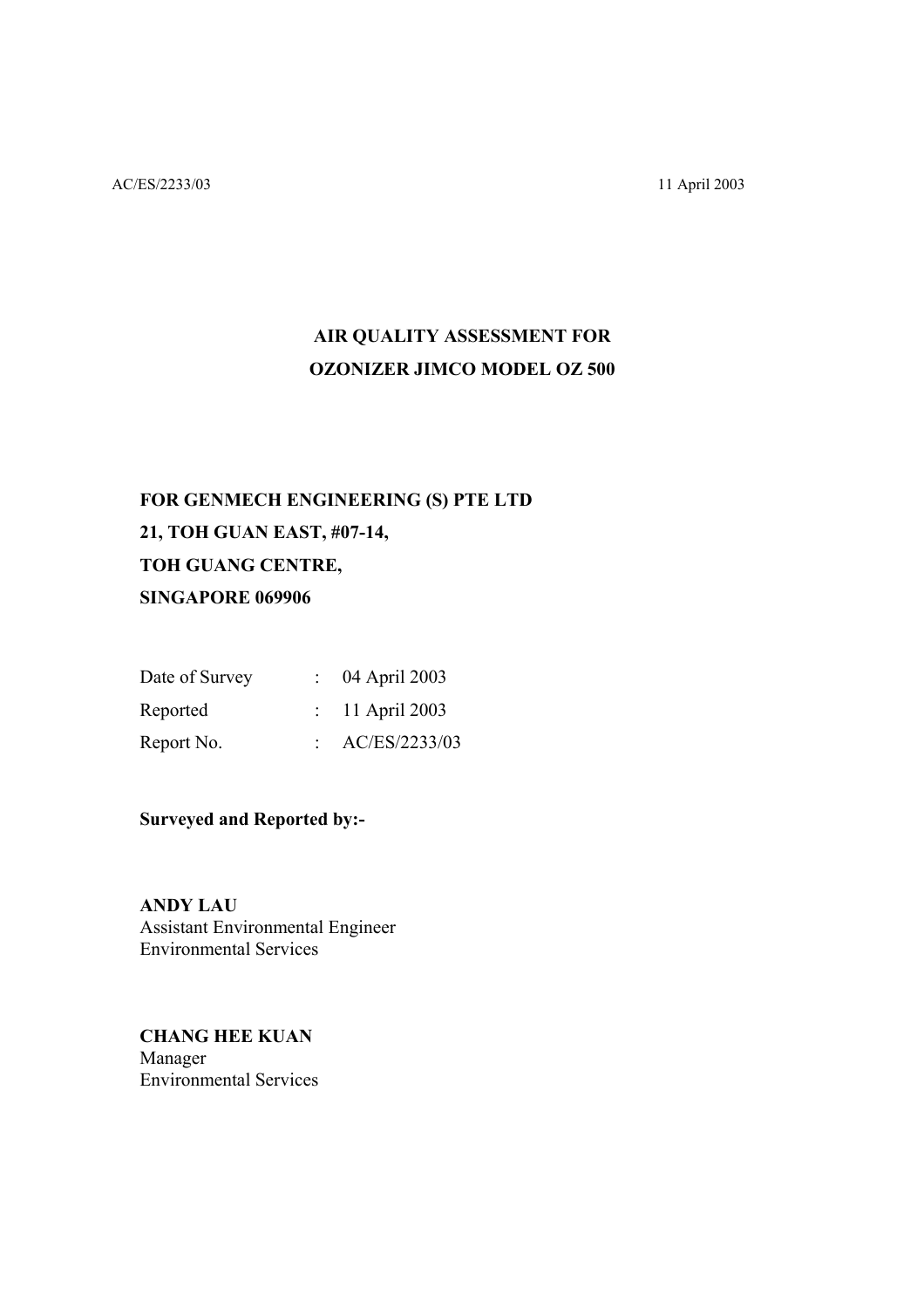

#### **1.0 SUBJECT**

Air Quality Assessment for Ozonizer JIMCO Model OZ 500 was conducted by Environmental Services of Analytical Laboratories (S) Pte Ltd on 04 April 2003 for Genmech Engineering (S) Pte Ltd located at No. 21, Toh Guan Road East, #07-14, Toh Guan Centre, Singapore 608609.

#### **2.0 OBJECTIVE**

The purpose of this study was to evaluate and assess the efficiency of the product namely Ozonizer JIMCO Model OZ 500.

The working principal of the product, Ozonizer JIMCO Model OZ 500 is by means of generating low level ozone that is below acceptable human ozone exposure limit of 0.05 ppm (8 hours), where the air is induced across a UV-C lamp which disinfects bacteria, yeasts and moulds, viruses, neutralise airborne odours and other organics compounds (please refer to Appendix A for product details).

#### **3.0 METHODOLOGY**

#### 3.1 **Test Location**

 The "trial test" for all the air contaminants throughout the entire course of this study was carried out at Genmech Engineering (S) Pte Ltd conference room size of approx. 15 ft (length) x 12 ft (width) x 10 ft (height).

The conference room floor area is approx. 180 ft<sup>2</sup> (16.72m<sup>2</sup>) whilst the room volume is approx. 1,800 ft<sup>3</sup> (50.97m<sup>3</sup>).

#### 3.2 **Test Methodology**

#### a) *Total Bacterial Count (TBC) and Total Fungal Count (TFC)*

 A portable microbiological air sampler SAS Super 100 was used to collect indoor air particulates for microbial activity. Plate Count Agar for Total Bacterial Count was used as a sample medium for 2-minutes sampling period and was then incubated for 48 hours at  $37^{\circ}$ C prior to microbial counts. Rose Bengal Agar was used for Total Fungal Count and was then incubated for 5 days at 25 $^{\circ}$ C prior to fungi counts.

#### b) *Ozone (O3)*

 Ozone was measured using a portable Crowcon's Triple Plus Ozone Analyser for 30 second interval over the 1 hour sampling duration.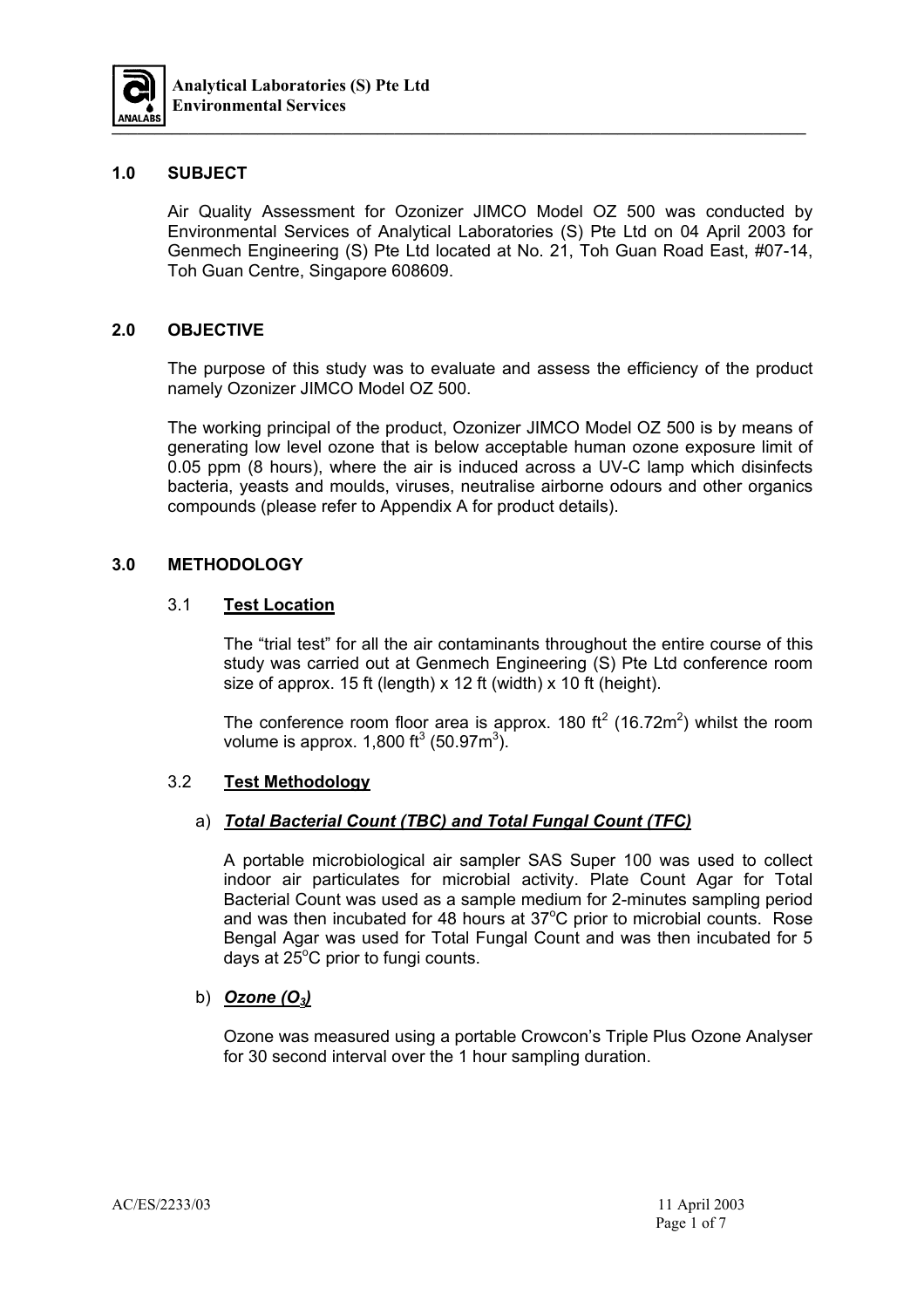

#### **4.0 TEST RESULTS**

All the respective test results obtained are tabulated below and reflect our findings on 04 April 2003.

Please refer to Pages 2 to 3 of this report.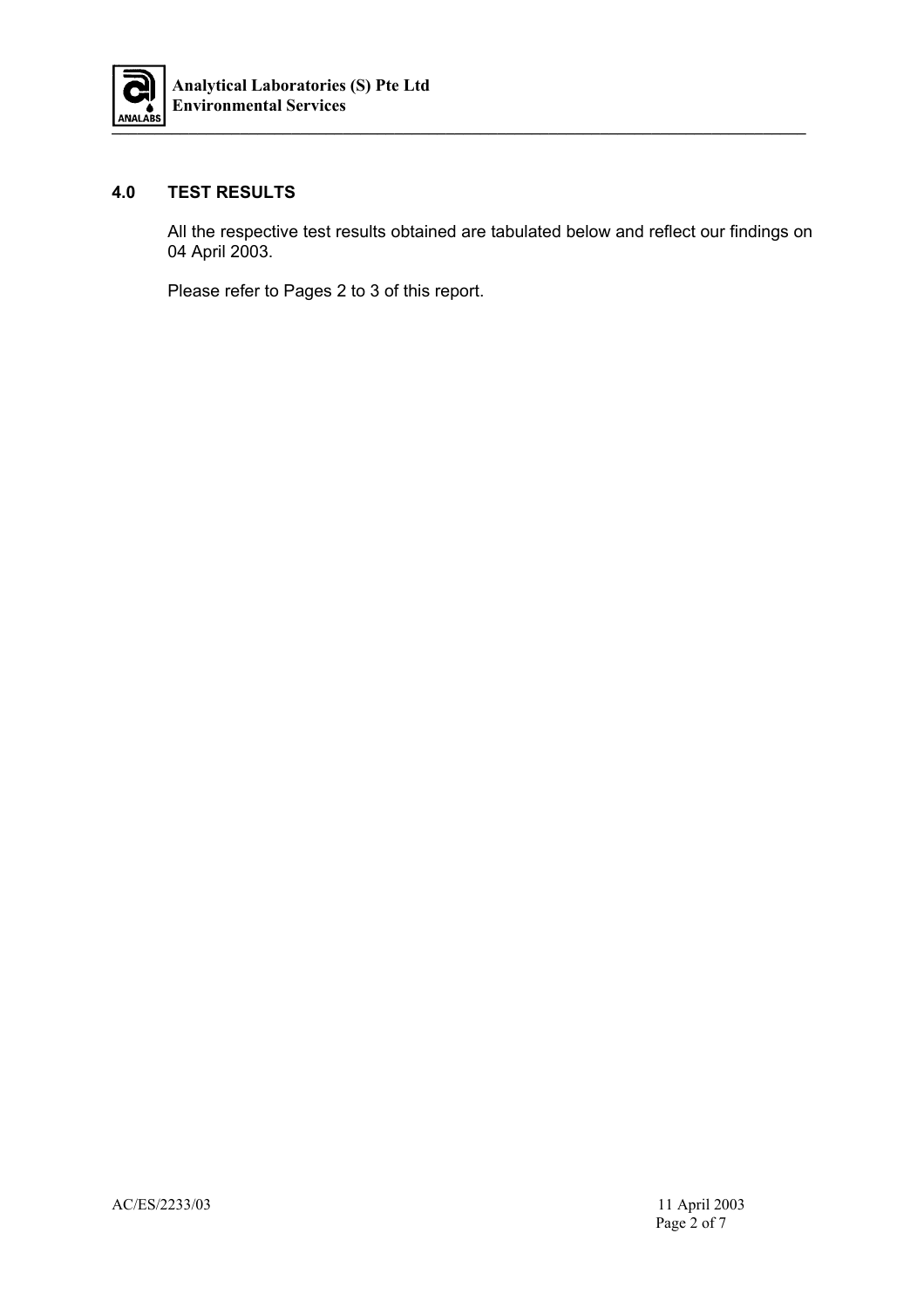

## **4.1 Total Bacterial Count (TBC) and Total Fungal Count (TFC)**

| <b>Cumulative Time</b><br>(mins) | <b>TBC</b><br>(CFU/m <sup>3</sup> ) | <b>TFC</b><br>(CFU/m <sup>3</sup> ) | <b>SIAQG</b><br>(CFU/m <sup>3</sup> ) |
|----------------------------------|-------------------------------------|-------------------------------------|---------------------------------------|
|                                  | 280                                 | 60                                  |                                       |
| 15                               | 900                                 | 1190                                |                                       |
| 30                               | 370                                 | 630                                 | <b>TBC: 500</b><br><b>TFC: 500</b>    |
| 45                               | 310                                 | 320                                 |                                       |
| 60                               | 230                                 | 220                                 |                                       |

*Remarks: Both Bacteria and Fungi were introduced into the indoor environment with common airborne bacteria and fungi cultures media for the first 5 minutes of test duration.* 



**Figure 1: Graph of Total Bacterial Count and Total Fungal Count versus Cumulative Time**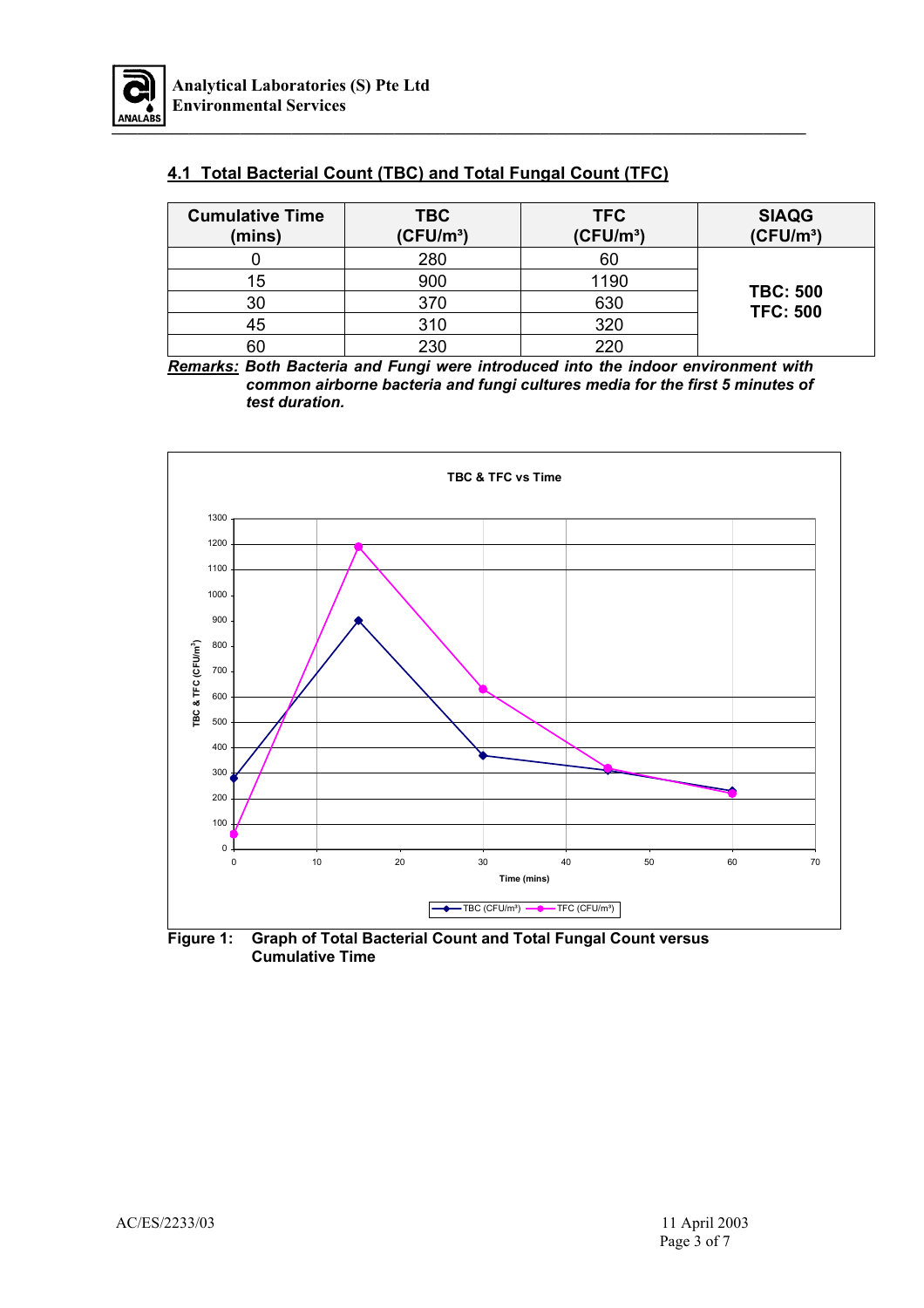

## **4.2 Ozone (O3)**

| <b>Cumulative Time</b><br>(mins) | Ozone<br>(ppm) | <b>SIAQG</b><br>(ppm) |
|----------------------------------|----------------|-----------------------|
|                                  | < 0.01         |                       |
| 15                               | < 0.01         |                       |
| 30                               | < 0.01         | 0.05                  |
| 45                               | < 0.01         |                       |
| 60                               | < 0.01         |                       |

*Remarks: Ozone concentrations remained relatively constant at low level ozone In the conference room throughout the entire test duration (for reference purpose only).*



**Figure 2: Graph of Ozone Concentration versus Cumulative Time**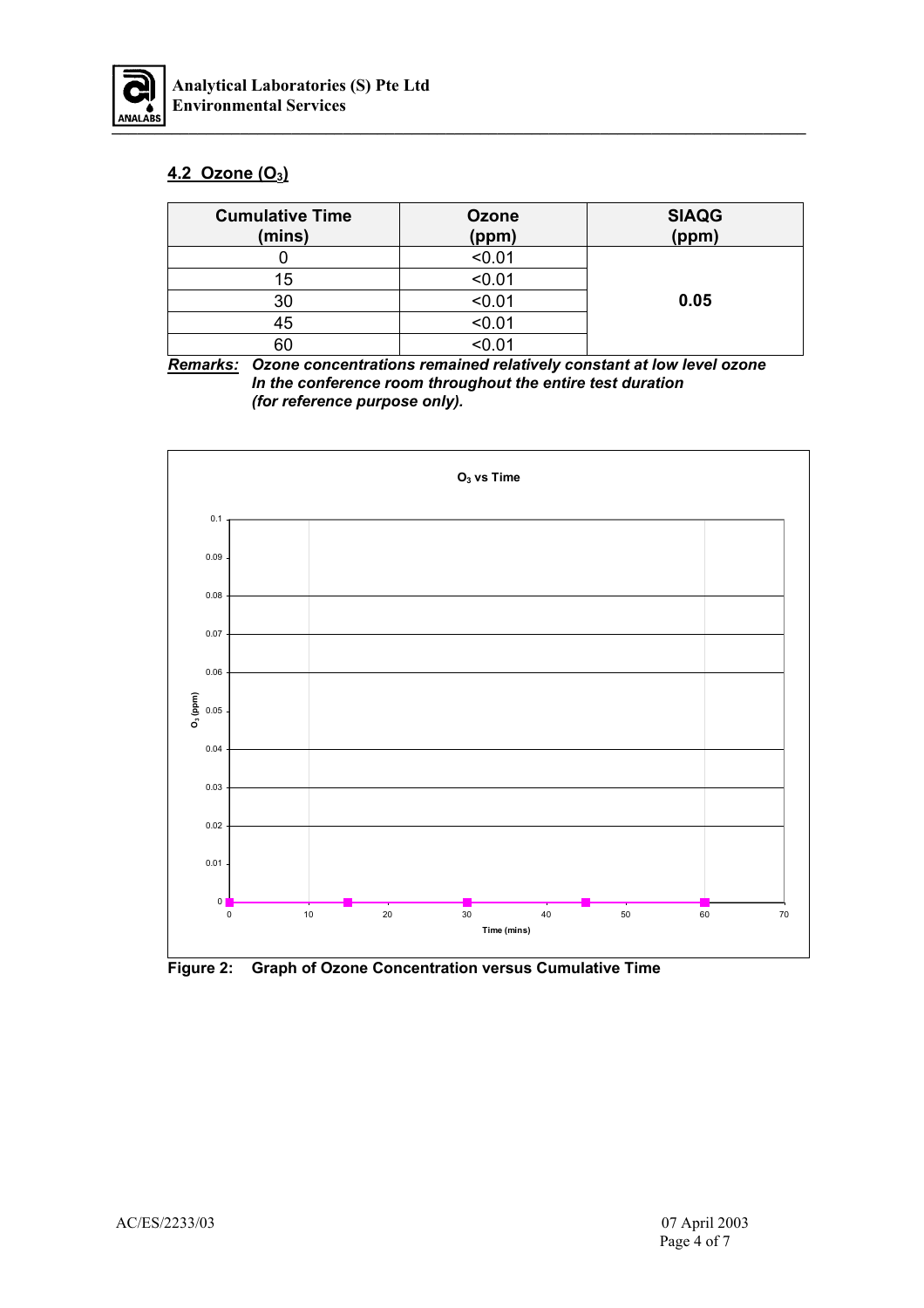

#### **5.0 CONCLUSION**

In general, the results obtained for Ozone levels were within the Ministry of the Environment (ENV)'s "Guidelines for Good IAQ in Office Premises" and ASHRAE's IAQ Guidelines as well as other established international organisations such as OSHA, NIOSH and ACGIH.

In conclusion, the overall Air Quality Assessment of Total Bacterial Counts, Total Fungal Counts and Ozone Levels showed that the Ozonizer JIMCO Model OZ 500 can be considered as **"acceptable"** and **"efficient"** by means of generating low level ozone that is below acceptable human ozone exposure limit of 0.05 ppm (8 hours), which disinfects bacteria, yeasts and moulds, viruses, neutralise airborne odours and other organics compounds based on the findings of the "trial test" in this study.

It should be noted that this study is based upon limited information gathered during the execution of this project and reflects our findings at the date/time and location monitored.

#### **Important Note :**

*All rights reserved. It is important that no part of this report may be reproduced / transmitted in any form or by any means, including photocopying and recording as well as for advertising media and marketing purposes, without the written permission of Analytical Laboratories (S) Pte Ltd. An official written application for which partial of this report information to be extracted or published should be addressed to Analytical Laboratories (S) Pte Ltd. Such written permission must also be obtained before any part of this report is stored in a retrieval system of any nature.* 

*In addition, Genmech Engineering (S) Pte Ltd will indemnify Analytical Laboratories (S) Pte Ltd in respect of any potential legal liabilities and/or all actions, claims, costs, demands and proceedings of any kind whatsoever arising from the work done, findings and conclusions on Report No. AC/ES/2233/03 dated 11 April 2003 and also to indemnify the same arising from any advertising claims Genmech Engineering (S) Pte Ltd has given to any person, firm or company in respect of the affairs of the said products, Ozonizer JIMCO Model OZ 500.*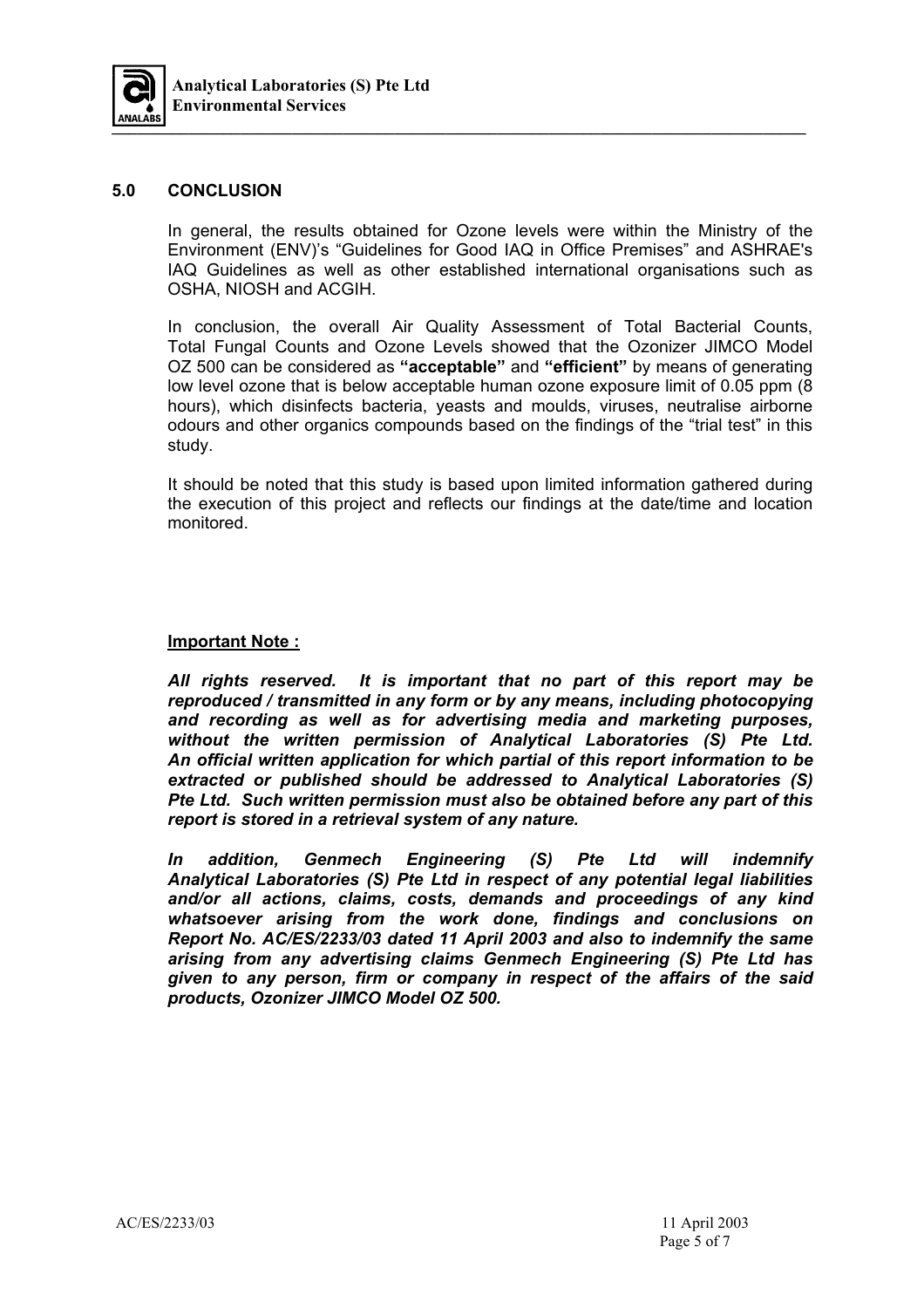

### **6.0 ABBREVIATIONS GUIDE**

| <b>AIHA</b>       | American Industrial Hygiene Association, US                                      |
|-------------------|----------------------------------------------------------------------------------|
| <b>ACGIH</b>      | American Conference of Governmental Industrial Hygienists, US                    |
| <b>ASHRAE</b>     | American Society of Heating, Refrigeration and Air-Conditioning<br>Engineers, US |
| <b>CFU</b>        | <b>Colony Forming Units</b>                                                      |
| CO <sub>2</sub>   | <b>Carbon Dioxide</b>                                                            |
| CO                | <b>Carbon Monoxide</b>                                                           |
| <b>ENV</b>        | Ministry of the Environment, Singapore                                           |
| <b>HCHO</b>       | Formaldehyde                                                                     |
| <b>IAQ</b>        | <b>Indoor Air Quality</b>                                                        |
| <b>MOM</b>        | Ministry of Manpower, Singapore                                                  |
| mg/m <sup>3</sup> | milligram per cubic metre                                                        |
| <b>NPAAQS</b>     | National Primary Ambient Air Quality Standards                                   |
| <b>NIOSH</b>      | National Institute for Occupational Health and Safety, US                        |
| <b>OSHA</b>       | Occupational Safety and Health Administration, US                                |
| $O_3$             | Ozone                                                                            |
| <b>PELTS</b>      | Permissible Exposure Levels of Toxic Substances                                  |
| ppm               | Parts per million                                                                |
| <b>RH</b>         | <b>Relative Humidity</b>                                                         |
| <b>RSP</b>        | <b>Respirable Suspended Particulates</b>                                         |
| <b>SIAQG</b>      | <b>Singapore Indoor Air Quality Guidelines</b>                                   |
| <b>STEL</b>       | Short-Term Exposure Level                                                        |
| Τ                 | Temperature                                                                      |
| <b>TVOC</b>       | <b>Total Volatile Organic Compounds</b>                                          |
| <b>USEPA</b>      | United States Environmental Protection Agency, US                                |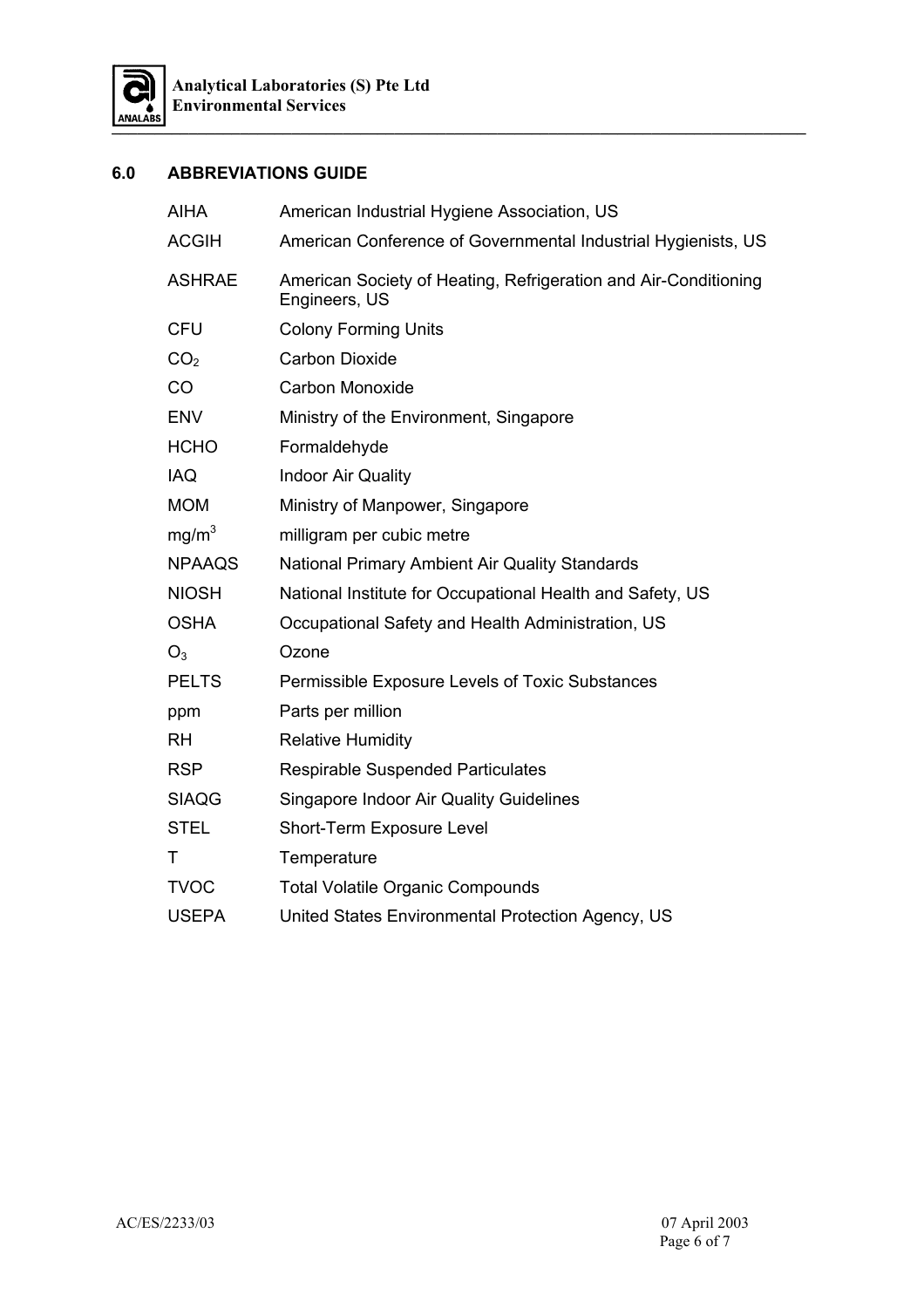

#### **7.0 REFERENCES**

**ASHRAE**, "Ventilation for Acceptable Indoor Air Quality - ASHRAE Standard 62-1989", The Society, Atlanta, GA, 1989.

**Hines, A., Ghosh, T., Loyalka, S., Warder, R.**, "Indoor Air Quality and Control", PTR Printice Hall, New Jersey, 1993.

**NIOSH**, "Manual of Analytical Methods", Fourth Edition, January 1998.

**MOM**, "The Factories (Permissible Exposure Levels of Toxic Substances) Order 1996", Ministry of Manpower, Singapore.

**ENV**, "Guidelines for Good Indoor Air Quality in Office Premises", Institute of Environmental Epidemiology, Ministry of the Environment, Singapore, 1996.

 **ENV**, "Pollution Control Reports, 1991 - 2000", Ministry of the Environment, Singapore